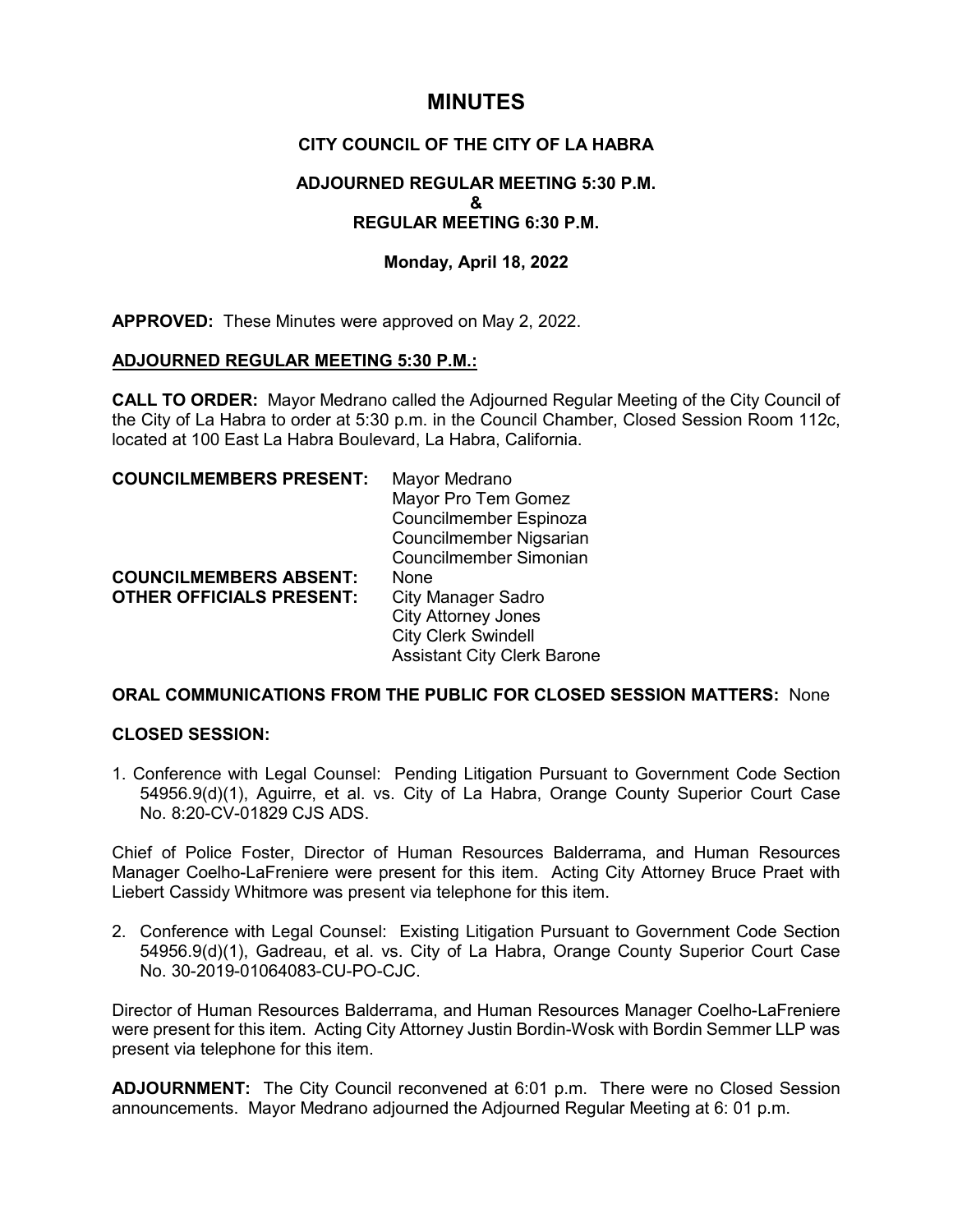#### **REGULAR MEETING 6:30 P.M.:**

**CALL TO ORDER:** Mayor Medrano called the Regular Meeting of the City Council of the City of La Habra to order at 6:30 p.m. in the City Council Chamber, located at 100 East La Habra Boulevard, La Habra, California.

| <b>INVOCATION:</b>                                               | <b>City Attorney Jones</b>                                                                                                          |
|------------------------------------------------------------------|-------------------------------------------------------------------------------------------------------------------------------------|
| <b>PLEDGE OF ALLEGIANCE:</b>                                     | Councilmember Nigsarian                                                                                                             |
| <b>COUNCILMEMBERS PRESENT:</b>                                   | Mayor Medrano<br>Mayor Pro Tem Gomez<br>Councilmember Espinoza<br>Councilmember Nigsarian<br>Councilmember Simonian                 |
| <b>COUNCILMEMBERS ABSENT:</b><br><b>OTHER OFFICIALS PRESENT:</b> | None<br><b>City Manager Sadro</b><br><b>City Attorney Jones</b><br><b>City Clerk Swindell</b><br><b>Assistant City Clerk Barone</b> |

### **CLOSED SESSION ANNOUNCEMENT:** None.

#### **PROCLAMATIONS/PRESENTATIONS:**

1. PROCLAIM MAY 5, 2022, AS A DAY SET APART FOR THE ANNUAL MAYOR'S PRAYER BREAKFAST IN RECOGNITION OF THE NATIONAL DAY OF PRAYER

Mayor Medrano invited Brian Burgess to the podium to accept the proclamation. Brian Burgess announced the Mayor's Prayer Breakfast to be held on Thursday, May 5, 2022, at the La Habra Community Center.

2. PROCLAIM APRIL 2022 AS AUTISM ACCEPTANCE MONTH IN THE CITY OF LA HABRA

Mayor Medrano invited Fullerton Cares Autism Foundation representative Larry Houser to the podium to accept the proclamation. Larry Houser and his family accepted the proclamation, and his wife spoke regarding Fullerton Cares Autism Foundation which provides awareness and support program for families and those affected by Autism.

3. RECOGNITION OF DAVE AND CARMELLA GAYTAN FOR THEIR SERVICES TO THE LA HABRA COMMUNITY

Mayor Medrano invited Dave and Carmella Gaytan to the podium to accept the proclamation. Each City Councilmember and City Manager Sadro thanked Dave and Carmella Gaytan for their services to the La Habra community.

Mayor Pro Tem Gomez recommended a City tile be purchased in front of the Council Chamber for Dave and Carmella Gaytan. Councilmember Espinoza concurred.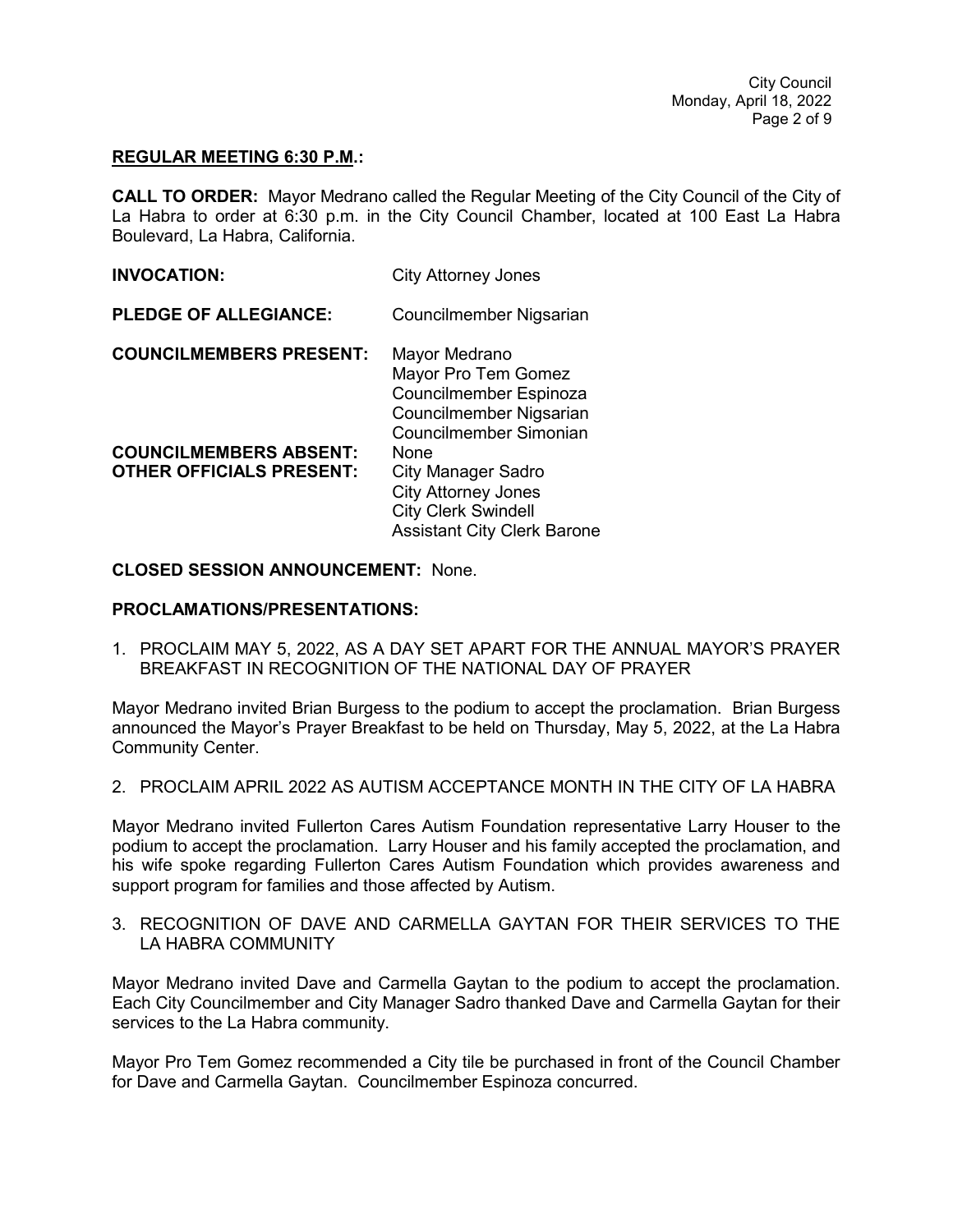A representative of Congresswoman Young Kim's Office presented Dave and Carmella Gaytan with a Certificate of Recognition.

#### **PUBLIC COMMENTS:** None

#### **CONSENT CALENDAR:**

Moved by Mayor Pro Tem Gomez, seconded, by Councilmember Nigsarian, and CARRIED UNANIMOUSLY (5-0) TO APPROVE CONSENT CALENDAR ITEMS 1 THROUGH 5.

Said motion CARRIED by the following vote:

AYES: Mayor Medrano, Mayor Pro Tem Gomez, Councilmember Espinoza, Councilmember Nigsarian, Councilmember Simonian NOES: NONE ABSTAIN: NONE ABSENT: NONE

- 1. PROCEDURAL WAIVER: Waive reading in full of resolutions and ordinances and approval and adoption of same by reading title only.
- 2. APPROVE A RESOLUTION REAFFIRMING THE REQUIRED FINDINGS TO CONTINUE TO ALLOW REMOTE CITY COUNCIL MEETINGS AS REQUIRED BY AB 361

That the City Council:

- A. Receive and file this report; and,
- B. APPROVE AND ADOPT **RESOLUTION NO. 6057** ENTITLED: A RESOLUTION OF THE CITY COUNCIL OF THE CITY OF LA HABRA, CALIFORNIA, MAKING THE LEGALLY REQUIRED FINDINGS TO CONTINUE TO AUTHORIZE THE CONDUCT OF REMOTE "TELEPHONIC" MEETINGS DURING THE STATE OF EMERGENCY.
- 3. APPROVE AGREEMENT WITH SOUTHERN CALIFORNIA EDISON FOR LED STREETLIGHT UPGRADES VIA THE SCHEDULE LS-1 OPTION E PROGRAM

That the City Council approve and authorize the City Manager to execute Schedule LS-1 Option E Energy Efficient Fixture Replacement Rate Agreement with Southern California Edison (SCE) Company to retrofit all SCE-owned streetlights in La Habra from High-Pressure Sodium Vapor (HPS) lamps to Light Emitting Diode (LED) Technology.

4. APPROVE PLANS AND SPECIFICATIONS AND AWARD CONTRACT TO EBS GENERAL ENGINEERING, INC., FOR ANNUAL ARTERIAL STREET REHABILITATION FISCAL YEAR 2019-2020 (FY 2019-2020), CITY PROJECT NO. 5-R-19

That the City Council:

A. Approve the Plans and Specifications for the Annual Arterial Street Rehabilitation Fiscal Year 2019-2020, City Project No. 5-R-19 ("Project");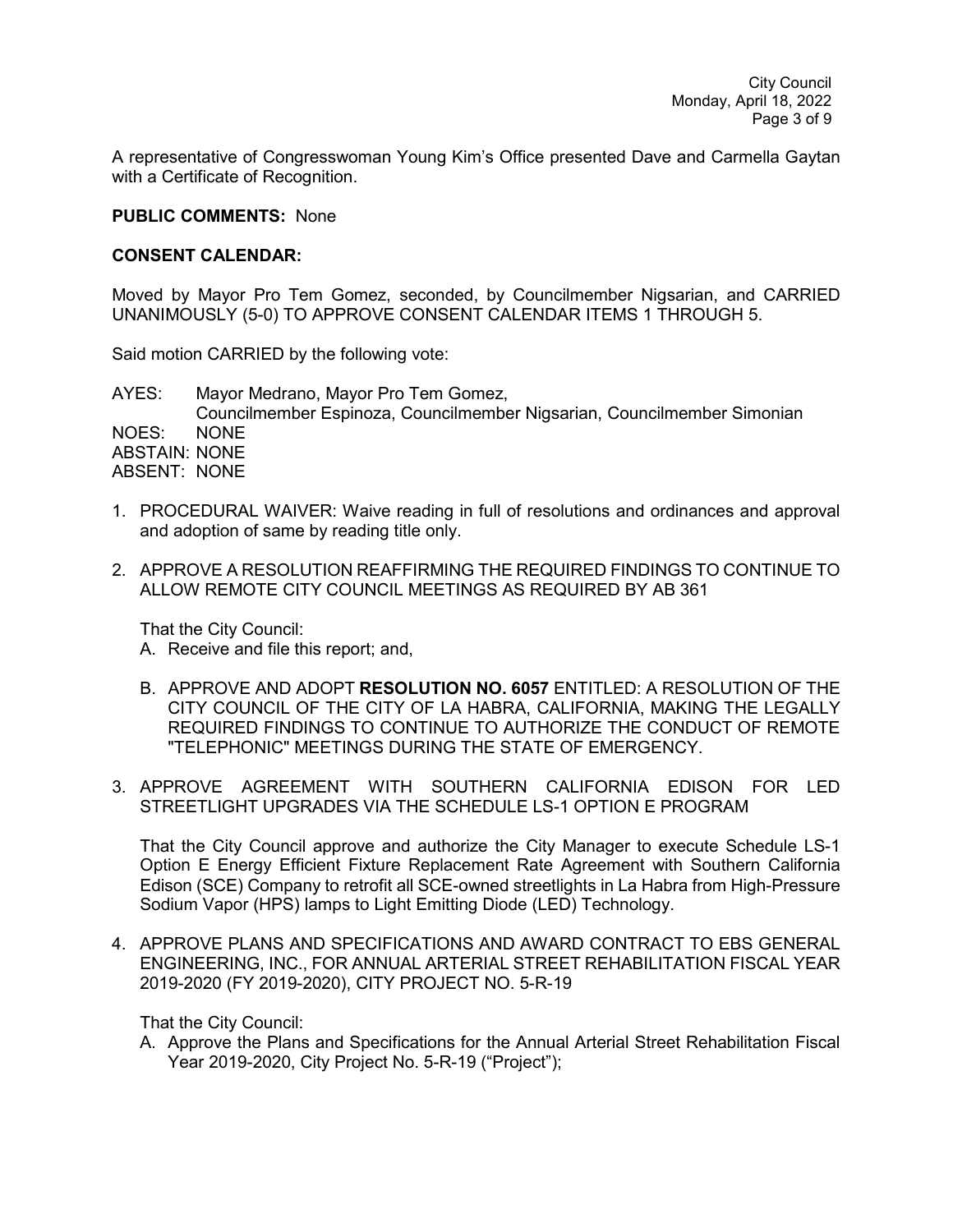- B. Approve to award construction contract for the Annual Arterial Street Rehabilitation Fiscal Year 2019-2020, City Project No. 5-R-19 to EBS General Engineering, Inc., of Corona, California, in the amount of \$2,144,751 and reject all other bids;
- C. Approve the re-allocation of \$1,481,122 of funding to complete this Project as described in the Fiscal Impact section of this report; and,
- D. Approve and authorize the City Manager to execute an agreement with EBS General Engineering, Inc., of Corona, California, in the amount of \$2,144,751 and authorize staff to issue a purchase order to EBS General Engineering, Inc. of Corona, California, in the amount of \$2,573,701; which includes a twenty percent (20%) contingency.
- 5. WARRANTS: APPROVE NOS. 00133876 THROUGH 00134021 TOTALING \$1,750,743.40; AND APPROVE WIRE TRANSFERS DATED 4/29/22 TOTALING \$669,890.55

That the City Council approve Nos. 00133876 through 00134021 totaling \$1,750,743.40; and approve Wire Transfers dated 4/29/22, totaling \$669,890.55.

# **CONSENT CALENDAR ITEMS REMOVED FOR SEPARATE DISCUSSION:** None

### **PUBLIC HEARINGS:**

- 1. DULY NOTICED PUBLIC HEARING TO CONSIDER A REQUEST FOR ZONE CHANGE 22-01 FOR AMENDMENTS TO THE FOLLOWING CHAPTERS OF TITLE 18 ZONING OF THE LA HABRA MUNICIPAL CODE:
	- CHAPTER 18.04 DEFINITIONS, MODIFYING THE DEFINITION OF "FOOD TO GO RESTAURANT";
	- CHAPTER 18.06 ZONES ESTABLISHED ZONING MAP BOUNDARIES AND LAND USES, ADDING "FOOD TO GO" AS A PERMITTED USE OUTRIGHT;
	- CHAPTER 18.08 GENERAL PROVISIONS, EXEMPTING THE CITY FROM THE PROVISIONS OF TITLE 18;
	- CHAPTER 18.12 SPECIAL DEVELOPMENT STANDARDS, MODIFYING THE OUTDOOR SEATING REQUIREMENTS FOR RESTAURANTS;
	- CHAPTER 18.14 OFF-STREET PARKING REQUIREMENTS, MODIFYING THE PARKING STANDARDS FOR "FOOD TO GO" RESTAURANTS TO BE CONSISTENT WITH ITS DEFINITION; AND
	- CHAPTER 18.80 AFFORDABLE HOUSING INCENTIVES, MODIFYING THE STANDARDS AND TEXT FOR CONSISTENCY WITH STATE LAW.

Associate Planner Lopez presented the staff report.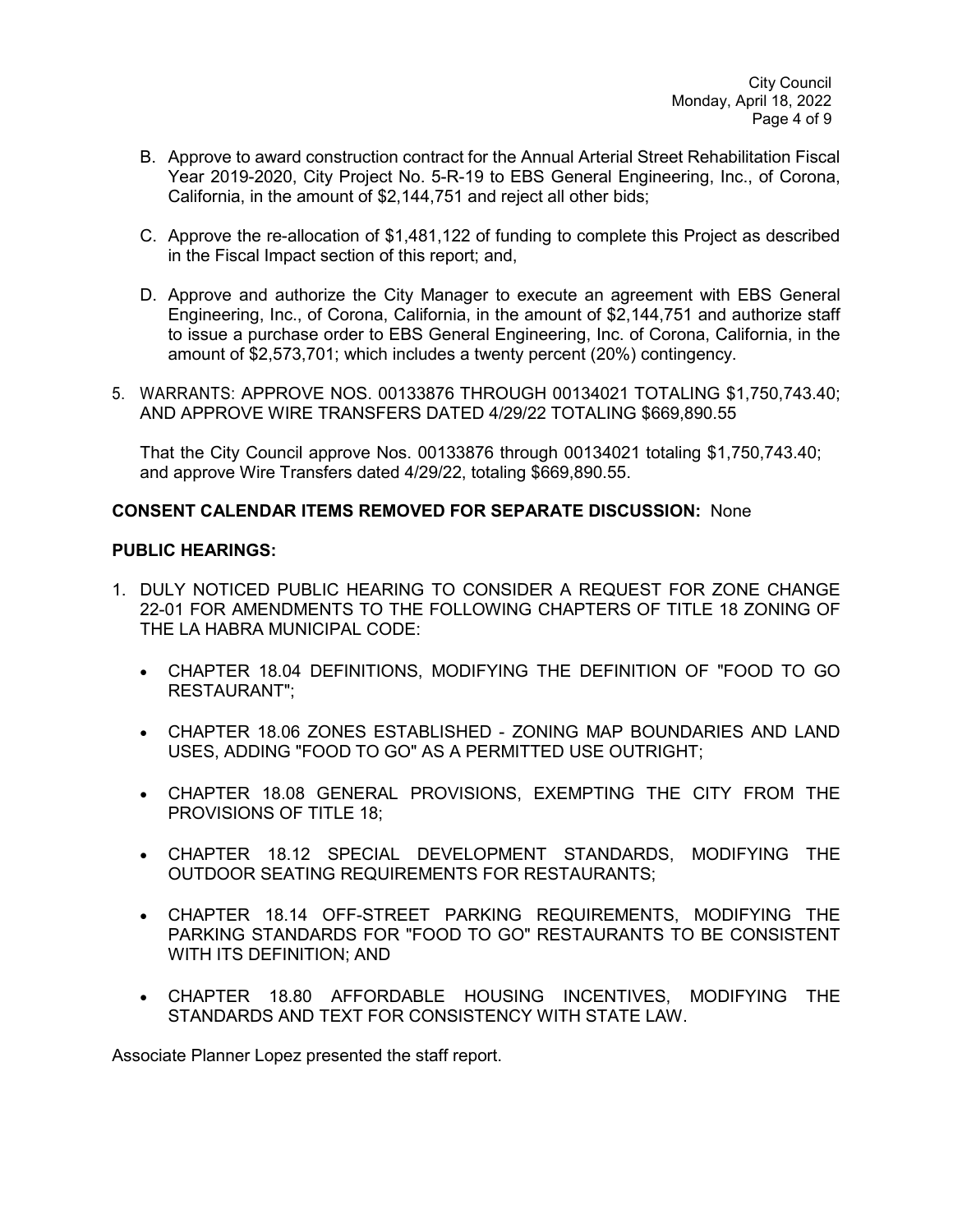City Attorney Jones stated that because Councilmember Nigsarian served in the capacity of and voted as a Planning Commissioner when this item was initially presented, he should declare a conflict and cast an abstention vote on this item.

City Manager Sadro complimented the Community & Economic Development Department for their work on this item and the business-friendly approaches to doing business in the City.

There was no City Council discussion.

Mayor Medrano opened the public hearing at 6:50 p.m. There was not public testimony, so the public hearing was closed.

Moved by Councilmember Simonian, seconded by Mayor Pro Tem Gomez, AND CARRIED (4-1) THAT THE CITY COUNCIL APPROVE THE FIRST READING OF **ORDINANCE NO. 1839**  ENTITLED: AN ORDINANCE OF THE CITY COUNCIL OF THE CITY OF LA HABRA, CALIFORNIA, APPROVING ZONE CHANGE 22-01 TO AMEND THE FOLLOWING CHAPTERS OF TITLE 18 ZONING: CHAPTER 18.04 DEFINITIONS, MODIFYING THE DEFINITION OF "FOOD TO GO RESTAURANT", CHAPTER 18.06 ZONES ESTABLISHED - ZONING MAP BOUNDARIES AND LAND USES, ADDING "FOOD TO GO" AS A PERMITTED USE OUTRIGHT, CHAPTER 18.08 GENERAL PROVISIONS, EXEMPTING THE CITY FROM THE PROVISIONS OF TITLE 18, CHAPTER 18.12 SPECIAL DEVELOPMENT STANDARDS, MODIFYING THE OUTDOOR SEATING REQUIREMENTS FOR RESTAURANTS, CHAPTER 18.14 OFF-STREET PARKING REQUIREMENTS, MODIFYING THE PARKING STANDARDS FOR "FOOD TO GO" RESTAURANTS TO BE CONSISTENT WITH ITS DEFINITION, AND CHAPTER 18.80 AFFORDABLE HOUSING INCENTIVES MODIFYING THE STANDARDS AND TEXT FOR CONSISTENCY WITH STATE LAW AS PER EXHIBITS "A" THROUGH "F."

This project was reviewed pursuant to the guidelines of the California Environmental Quality Act (CEQA) and determined to be exempt pursuant to Section 15061(b)(3) of the CEQA guidelines which covers activities with no possibility of having a significant effect on the environment.

Said motion CARRIED (4-0) by the following vote:

AYES: Mayor Medrano, Mayor Pro Tem Gomez, Councilmember Espinoza, Councilmember Simonian NOES: NONE ABSTAIN: Councilmember Nigsarian ABSENT: NONE

2. DULY NOTICED PUBLIC HEARING TO CONSIDER AMENDING CHAPTER 2.28 (COMMUNITY SERVICES COMMISSION) OF THE LA HABRA MUNICIPAL CODE

Assistant City Clerk Barone presented the staff report.

City Manager Sadro stated that City Council must also take action to approve the proposed terms for recently appointed Community Services Commissioners as recommended in the staff report.

There was no City Council discussion.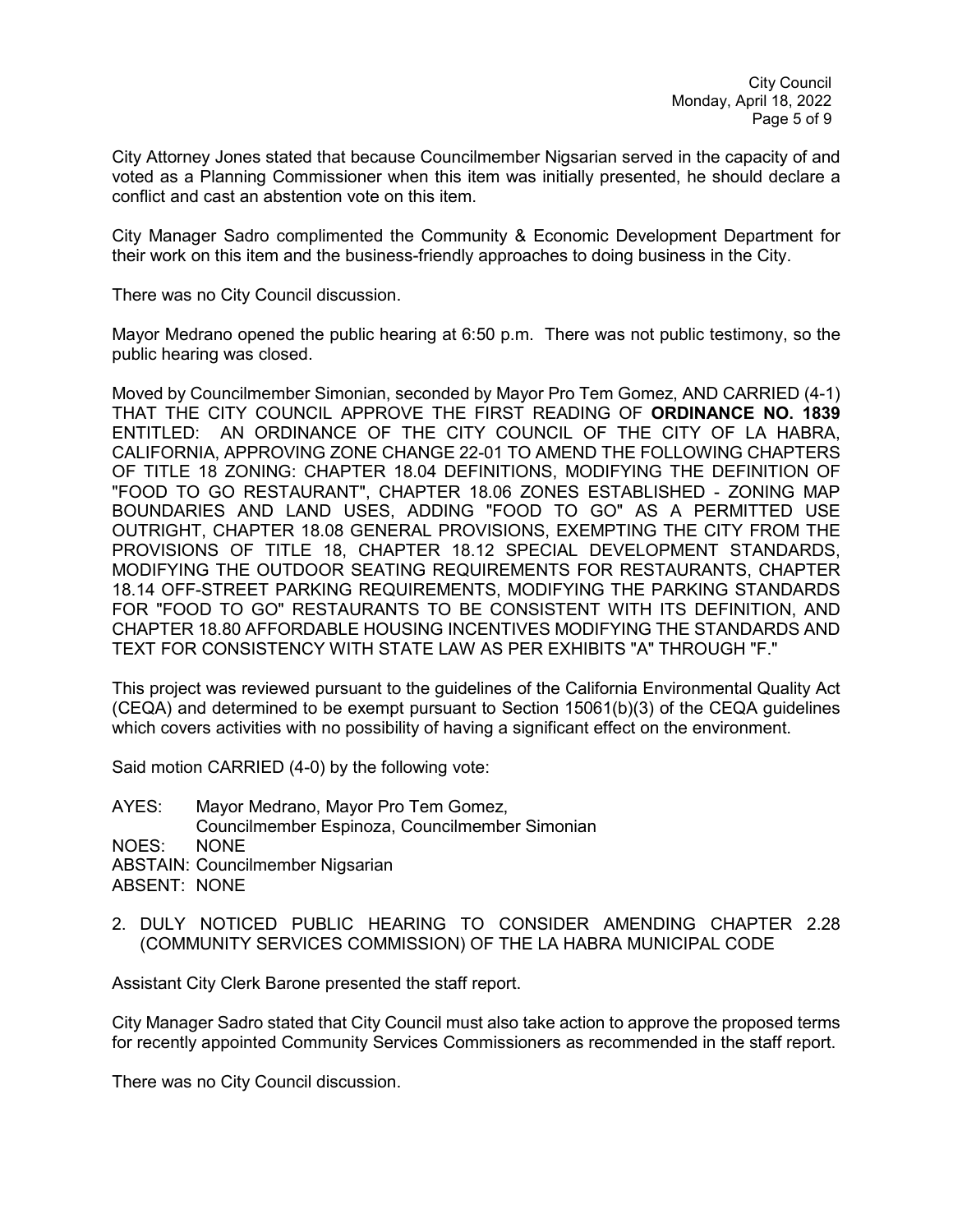Mayor Medrano opened the public hearing at 6:55p.m. There was no public testimony so the public hearing was closed.

Moved by Mayor Pro Tem Gomez, seconded by Mayor Medrano, AND CARRIED UNANIMOUSLY (5-0) THAT THE CITY COUNCIL APPROVE THE FIRST READING OF **ORDINANCE NO. 1840** ENTITLED: AN ORDINANCE OF THE CITY COUNCIL OF THE CITY OF LA HABRA, CALIFORNIA, AMENDING CHAPTER 2.28 (COMMUNITY SERVICES COMMISSION) OF THE LA HABRA MUNICIPAL CODE REGARDING THE COMMUNITY SERVICES COMMISSION; AND APPROVE PROPOSED TERMS FOR RECENTLY APPOINTED COMMISSIONERS.

Said motion CARRIED by the following vote:

AYES: Mayor Medrano, Mayor Pro Tem Gomez, Councilmember Espinoza, Councilmember Nigsarian, Councilmember Simonian NOES: NONE ABSTAIN: NONE ABSENT: NONE

3. DULY NOTICED PUBLIC HEARING TO CONSIDER THE COMMUNITY DEVELOPMENT BLOCK GRANT (CDBG) PROGRAM APPROVAL OF THE FISCAL YEAR 2022-2023 ANNUAL ACTION PLAN

Housing Specialist Louie presented the staff report.

There was no City Council discussion.

Mayor Medrano opened the public hearing at 6:59 p.m. There was no public testimony so the public hearing was closed.

Councilmember Simonian announced that he would be recusing himself from voting on allocation of funds for Public Facilities Old Reservoir Park Improvement due to the close proximity of his personal residence to the park.

Moved by Mayor Pro Tem Gomez, seconded by Councilmember Espinoza, AND CARRIED UNANIMOUSLY (5-0) THAT THE CITY COUNCIL:

- A. RECEIVE PUBLIC COMMENTS; AND
- B. CONSIDER AND APPROVE THE FISCAL YEAR 2022-2023 ANNUAL ACTION PLAN FOR THE CITY OF LA HABRA COMMUNITY DEVELOPMENT BLOCK GRANT PROGRAM; AND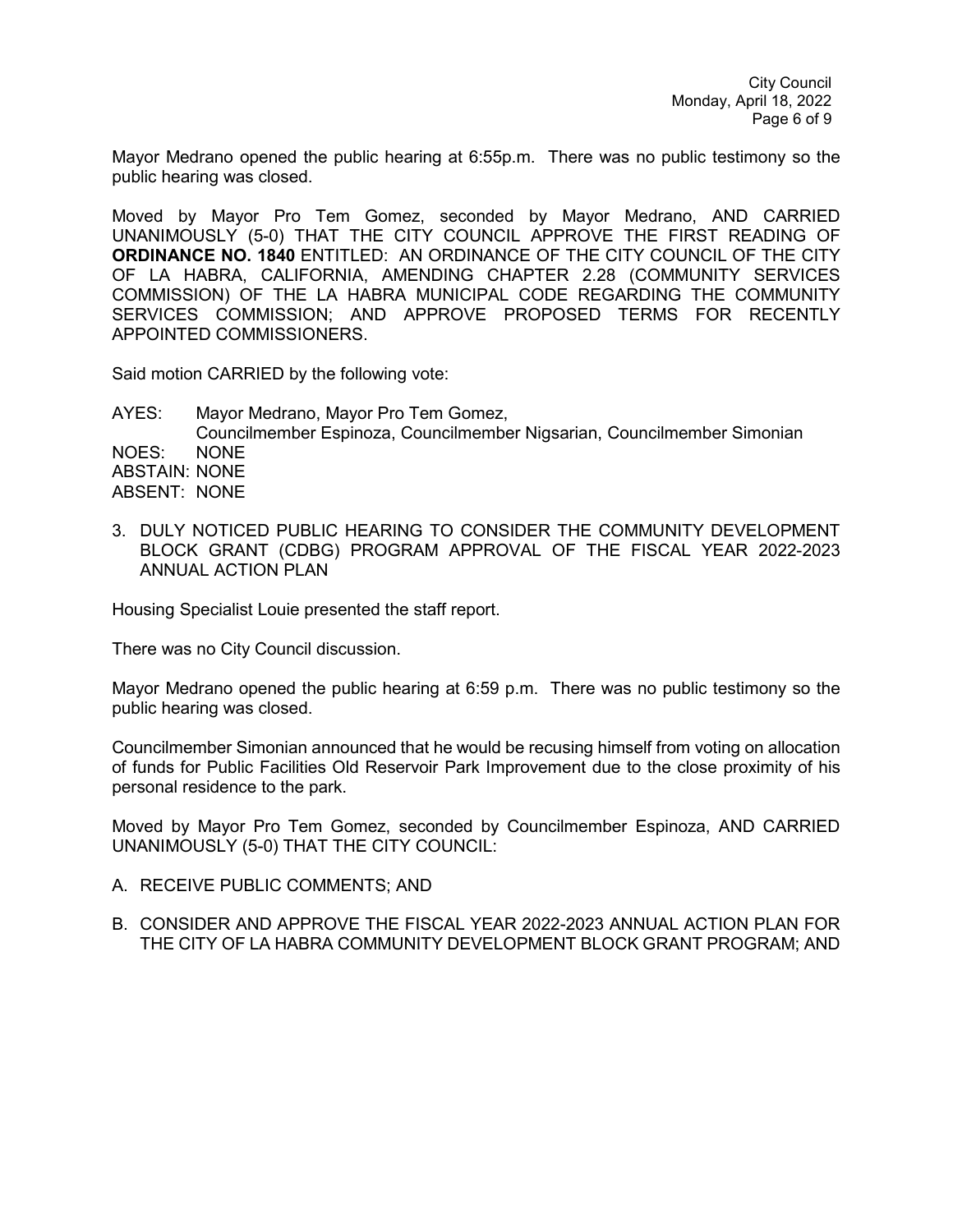C. APPROVE AND AUTHORIZE THE CITY MANAGER TO EXECUTE THE CITY OF LA HABRA'S ANNUAL APPLICATION AND CERTIFICATIONS AND SUBMIT THE ANNUAL ACTION PLAN TO THE U.S. DEPARTMENT OF HOUSING AND URBAN DEVELOPMENT<br>FOR ITS COMMUNITY DEVELOPMENT BLOCK GRANT FUNDING FOR ITS COMMUNITY DEVELOPMENT BLOCK GRANT FUNDING APPROVAL/AGREEMENT IN THE AMOUNT OF \$640,000 AND \$384,000 IN CARRYOVER FUNDS. STAFF WILL PROPORTIONALLY ADJUST THE AMOUNT OF FUNDING FOR EACH PROPOSED PROJECT BASED ON THE FINAL ACTUAL CDBG ALLOCATION; WITH THE EXCEPTION OF COUNCILMEMBER SIMONIAN ABSTAINING FROM THE AREA OF THE ITEM REGARDING OLD RESERVOIR PARK IMPROVEMENT.

Said motion CARRIED unanimously (5-0) by the following vote:

AYES: Mayor Medrano, Mayor Pro Tem Gomez, Councilmember Espinoza, Councilmember Nigsarian, Councilmember Simonian NOES: NONE ABSTAIN: Councilmember Simonian (Old Reservoir Park Improvement area of this item) ABSENT: NONE

4. DULY NOTICED PUBLIC HEARING TO CONSIDER ADOPTION OF A MILITARY EQUIPMENT USE URGENCY ORDINANCE AND POLICY

Chief of Police Foster presented the staff report.

There was no City Council discussion.

Mayor Medrano opened the public hearing at 7:02 p.m. There was no public testimony so the public hearing was closed.

Moved by Councilmember Simonian Seconded by Councilmember Nigsarian, AND CARRIED UNANIMOUSLY (5-0) THAT THE CITY COUNCIL APPROVE AND ADOPT URGENCY **ORDINANCE NO. 1841** ENTITLED: AN URGENCY ORDINANCE OF THE CITY COUNCIL OF THE CITY OF LA HABRA, CALIFORNIA, ADOPTING A MILITARY EQUIPMENT POLICY OF THE CITY OF LA HABRA, CALIFORNIA, GOVERNING THE USE OF MILITARY EQUIPMENT AND DECLARING IT AN URGENCY MEASURE TO TAKE EFFECT IMMEDIATELY UPON ADOPTION.

Said motion CARRIED by the following roll call vote:

AYES: Mayor Medrano, Mayor Pro Tem Gomez, Councilmember Espinoza, Councilmember Nigsarian, Councilmember Simonian NOES: NONE ABSTAIN: NONE ABSENT: NONE

**CONSIDERATION ITEMS:** None at this time.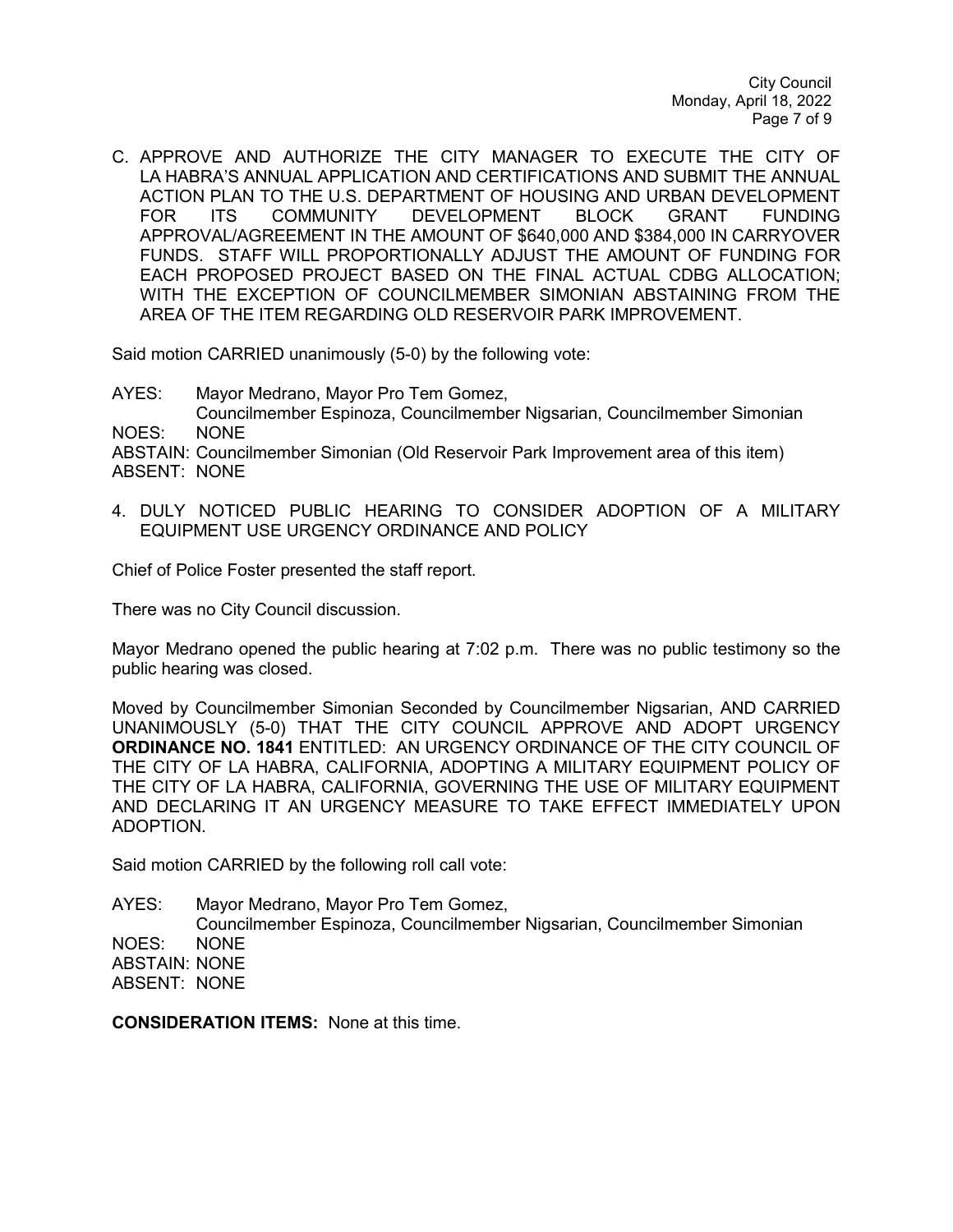### **MAYOR'S COMMUNITY CALENDAR:**

Mayor Medrano made the following announcements:

- La Habra Vaccination and Booster Clinic at the La Habra Community Center, Monday, Wednesday, and Friday, 9:00 a.m. to 4:00 p.m. by appointment only.
- COVID Testing at the La Habra Community Center, Monday through Friday, 7:00 a.m. to 7:00 p.m. by appointment only.
- La Habra Citrus Fair to be held on Friday, April 29, 2022, through Sunday, May 1, 2022, at El Centro Lions Park.
- The La Habra Children's Museum "Chipping in for Kids" Charity Golf Tournament to be held on Monday, May 2, 2022, at the Hacienda Golf Club.
- La Habra Summer Active Day Camp to be held Monday through Friday, June 6, 2022, through August 12, 2022, at Veterans Hall.
- La Habra Movies in the Park film series begins on Friday, June 17, 2022, with a showing at Oeste Park.

# **COMMENTS FROM STAFF:**

City Manager Sadro stated that City Clerk Laurie Swindell is retiring and today is her last day with the City. He complimented her on modernizing the City Clerk's office, stated that she will be missed, and wished Laurie and her husband safe travels and a happy retirement.

### **COMMENTS FROM COUNCILMEMBERS:**

Mayor Pro Tem Gomez thanked retiring City Clerk Laurie Swindell for her service to the City, and thanked her husband for his support of her during her tenure with the City. He requested a City tile be purchased in honor of City Clerk Laurie Swindell's retirement. Councilmember Nigsarian concurred with the recognition. He complimented Director of Community & Economic Development Kim on Public Hearing Agenda Item No. 1, and spoke in support of that action. He spoke regarding the success of the La Habra Egg Night and Spring Family Eggstravaganza, and thanked Community Services Department staff for their hard work on the events. He requested the meeting be adjourned in memory of Don Warthen.

Councilmember Nigsarian thanked retiring City Clerk Laurie Swindell for her service to the City. He spoke regarding the success of the La Habra Egg Night and Spring Family Eggstravaganza, and thanked the La Habra Host Lions Club for the breakfast and their community support.

Councilmember Espinoza thanked retiring City Clerk Laurie Swindell for her service to the City. She spoke regarding the success of the La Habra Egg Night and Spring Family Eggstravaganza, and thanked the La Habra Host Lions Club for the breakfast. She stated that she attended the funeral services for Sister Kathleen Marie Pughe. She requested the meeting be adjourned in memory of Gilbert Gallegos.